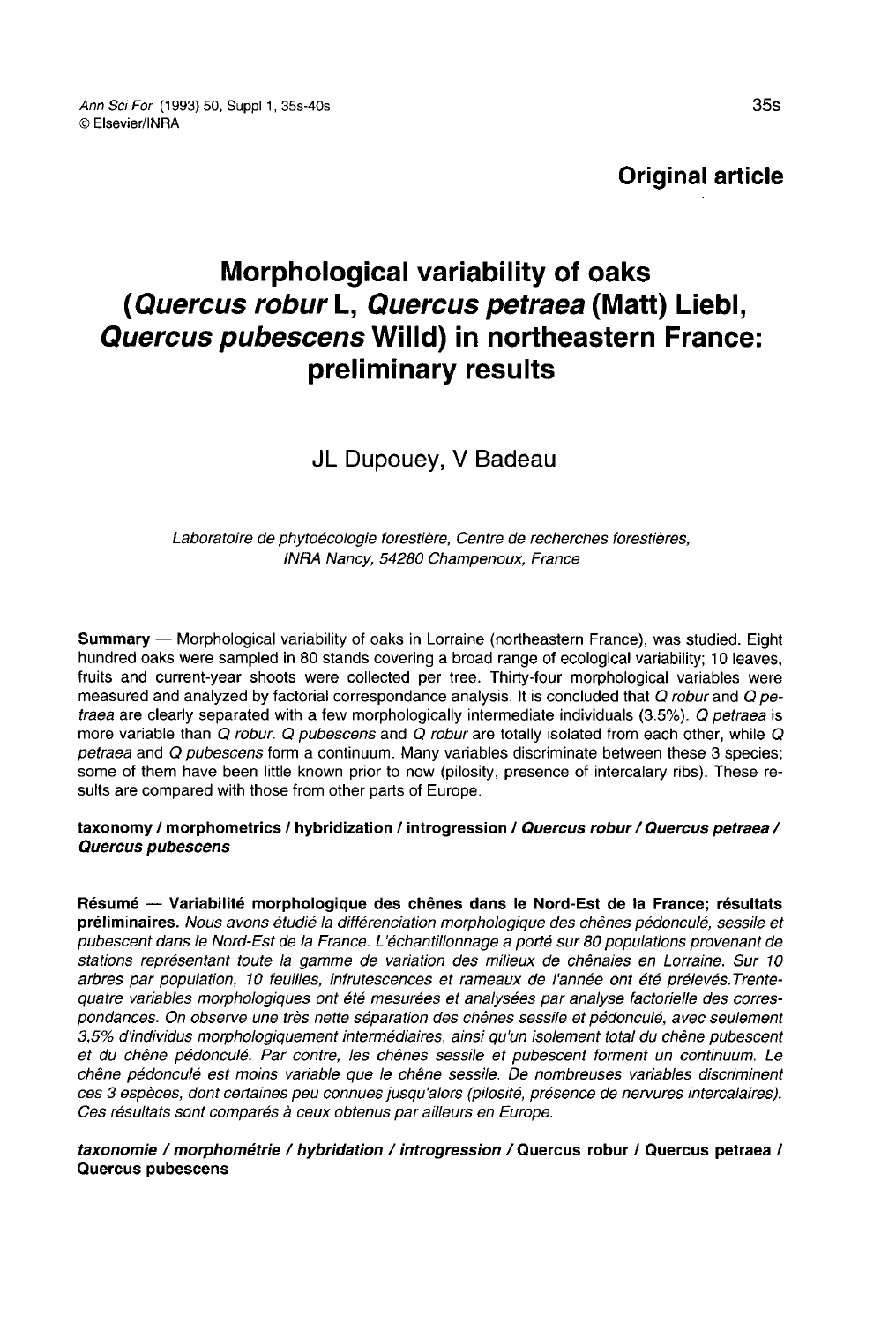#### INTRODUCTION

The distinction of species in the Quercus complex is still a matter of debate. In western Europe, several species have been reported as potentially interbreeding, the most widespread being Quercus robur and Quercus petraea. Until now, the prevalent opinion was in favor of the common occurrence of hybrids between the different species, producing many morphologically intermediate forms between pure parental species due to hybridization and introgression. A huge body of literature has been published with this thinking in mind, (see eg, Kissling, 1983; Minihan and Rushton, 1984, for the most recent papers). Only a few recent studies (Dupouey, 1983; Dupouey et Le Bouler, 1989; Dupouey et al, 1990; Grandjean and Sigaud, 1987; Aas, 1990) have come to different conclusions.

The aim of this study was to describe the actual morphological status of Q robur and Q petraea at a regional scale (Lorraine Plain), including Q pubescens. We studied inter- and intraspecific variations, and their link with ecological constraints. In this preliminary paper, only results on morphological differentiation at the interspecific level are presented. We have tried to answer the following questions: what is the organization of morphological variability among the 3 species? What is the degree of isolation of each species? What are the best discriminant morphological characters?

### MATERIALS AND METHODS

Stands were selected from 8 forests in the Lorraine Plain, and a total of 80 populations were sampled in order to cover the whole ecological variability of oakwoods in this area. Coppices with standards were discarded, as were sup-<br>posed plantations. In each of these populations, 10 dominant trees were marked at random. A

total of 761 trees were sampled during summer 1989, 655 of them had produced fruit during this year. Twenty leaves, fruits (including peduncles, cupules and acorns) and twigs of the current growth year were collected. To minimize positional variability within the tree (Blue and Jensen, 1988), leaves were collected from the external part of the canopy usually on the aspect facing south, and always in the middle part of the first flush shoot. Ten of these 20 samples were chosen at random for measurements, after the elimination of broken, incomplete or damaged units. Eighty variables were measured or calculated. These variables concern many aspects of foliar and fruit morphology: size, overall shape, color, pilosity on various parts of leaves or fruits (measured as in Grandjean and Sigaud, 1987), shape of some details (lobes, auricles at the lamina base). These data were acquired with a digitizing tablet hooked up to a microcomputer. Several features were obtained from distances and angles between different landmarks along the outline of the leaf.

Data were analyzed mainly by factorial correspondence analysis using the SPAD.N statistical package (Lebart et al, 1988). In the first stage of the analysis, the study of correlation coefficients between all pairs of the 80 initial variables allowed the elimination of 46 redundant variables. The comparison between results with or without fruit morphological characters showed no significant differences so only a subset of 29 parameters describing leaves and shoots was used for subsequent analysis. This allowed the use of the whole set of trees instead of only those which had fruited during the sampling year. Fruit variables were used as supplementary characters.

Variables were ranked by decreasing power of discrimination according to their  $F$  value in an unbalanced analysis of variance between the 3 species. Bonferroni t-tests of difference between means for each species were performed. Discriminant analysis was used to calculate a function for species recognition.

## **RESULTS**

Figure 1 shows the projection of trees into the space of axes, 1, 2 and 3 of the factorial analysis. One can observe 3 poles of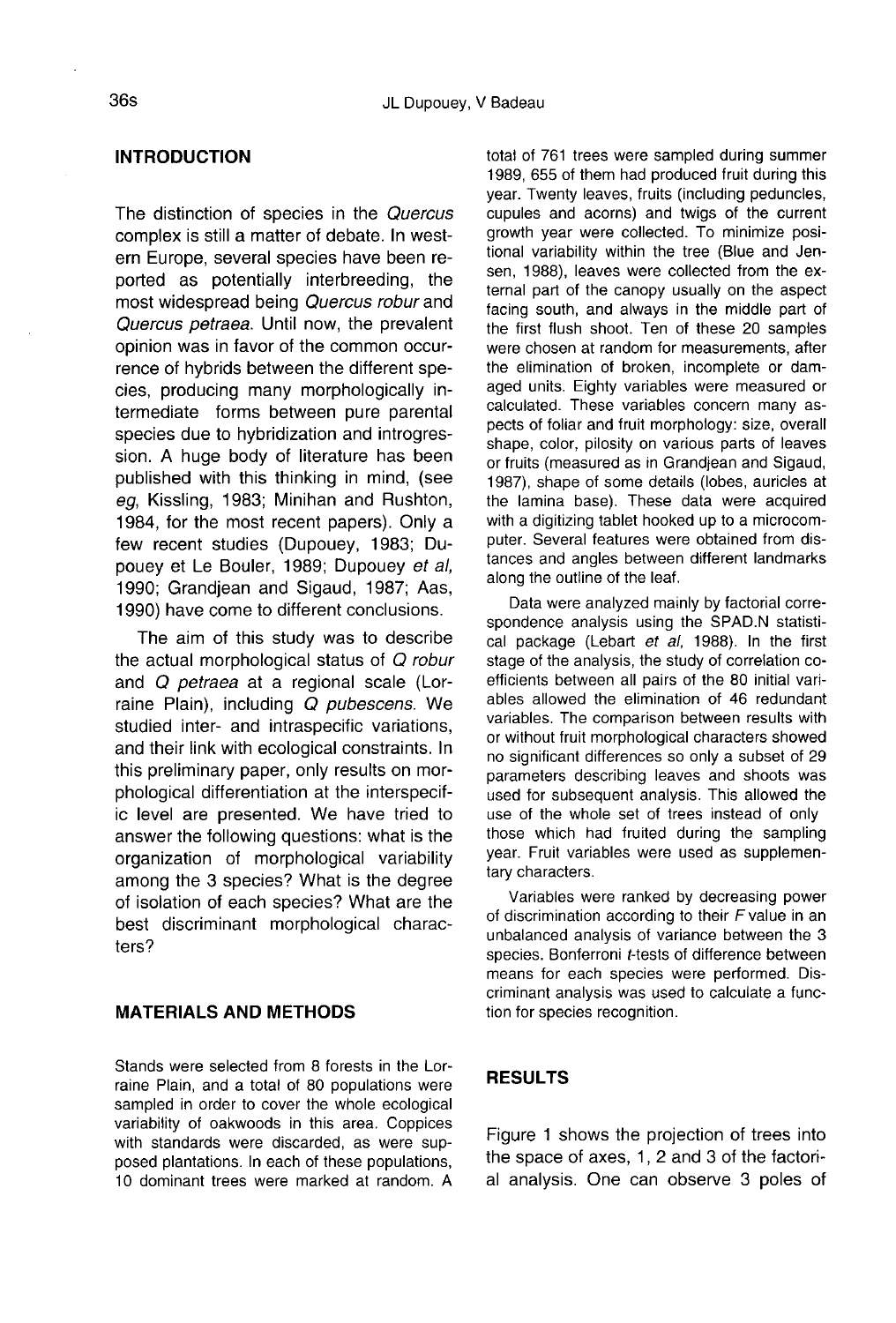distribution for these individuals. Table I gives the mean values of the most discriminant variables for each pole.

At the right-hand side of the first axis, the leaves are shortly petiolated, with welldeveloped auricles at the base of the lamina. The maximum width of leaves is located in the upper part of the lamina. Lobe sinuses are irrigated by numerous intercalary veins. Fruits have a long and thin peduncle. Pilosity is absent, very short on all parts. This group of individuals represents the typical Q robur.

At the left end of the first axis, and at the upper part of axis 2, leaves have a long petiole. The maximum width is at the middle of the lamina. Fruits are shortly pedunculate and pilosity is medium to dense. this pole is composed of Q petraea trees.

The last pole is also located on the lefthand side of the first axis, in the lower part of axis 2. It is composed of trees with leaves rather similar to those of the previ ous one. Lobes are sharper, often accompanied by lobules (lobes irrigated by nerves of the third order). The pilosity is



Fig 1. Projection of trees into the space of axes 1, 2 and 3 of the factorial correspondance analysis (black: Q pubescens, dark grey: Q petraea, light grey: Q robur).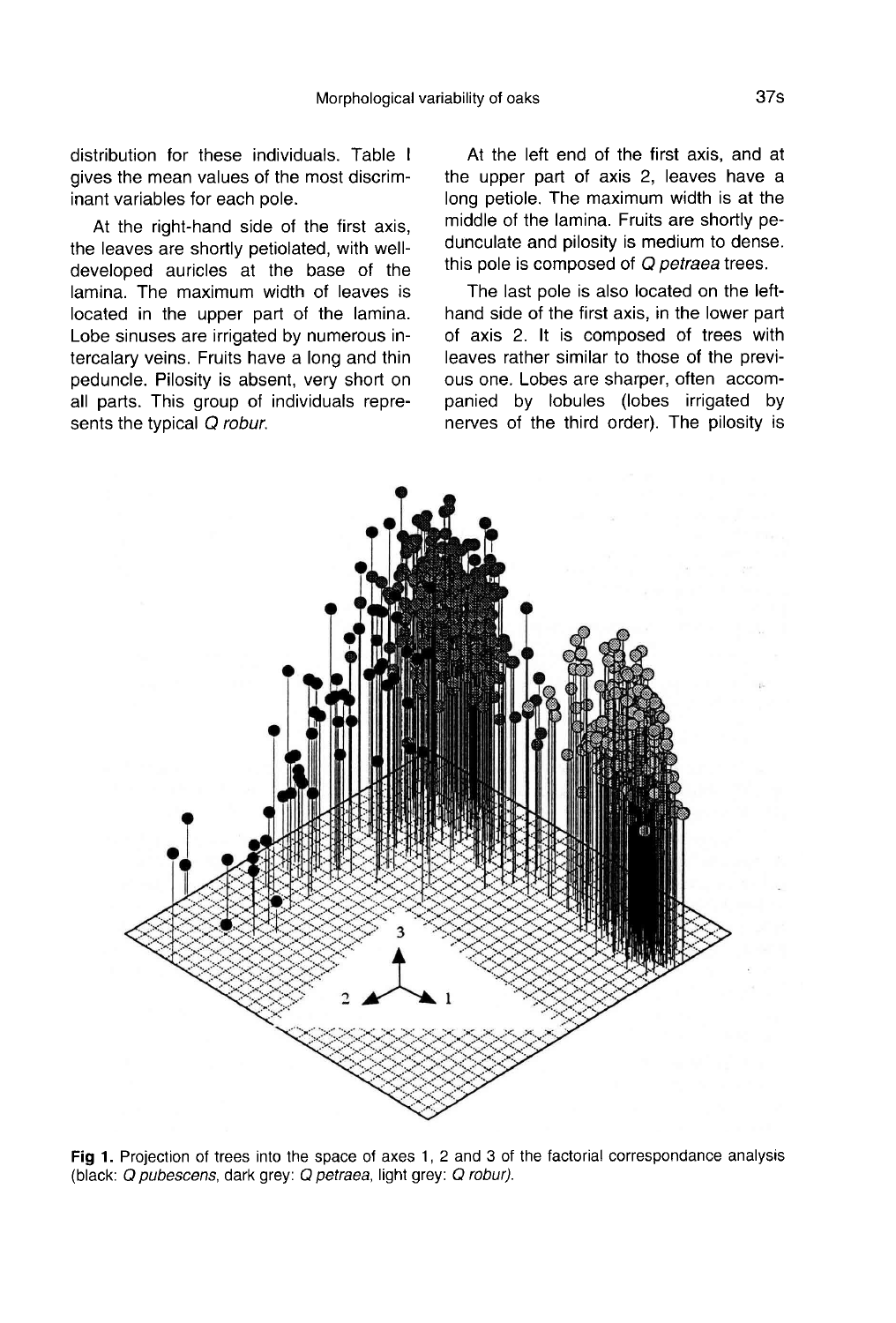| Parameter                                | Q robur           | Q petraea         | Q pubescens       | F value |
|------------------------------------------|-------------------|-------------------|-------------------|---------|
| Density of pilosity under lamina (%)     | 4 <sup>a</sup>    | 47 <sup>b</sup>   | 46 <sup>b</sup>   | 1591    |
| Relative length of intercalary veins (%) | 49 <sup>a</sup>   | 4 <sup>b</sup>    | g c               | 1522    |
| Density of pilosity on midrib (%)        | g a               | 45 <sup>b</sup>   | 65c               | 1484    |
| Length of pilosity on petiole            | 0.1 <sup>a</sup>  | 1.9 <sup>b</sup>  | 2.4c              | 1465    |
| Density of pilosity on petiole (%)       | 1 <sup>a</sup>    | 24 <sup>b</sup>   | 59c               | 1456    |
| Number of intercalary veins              | 4.9a              | 0.5 <sup>b</sup>  | 1.1 <sup>c</sup>  | 1429    |
| Length of petiole (mm)                   | 7a                | 16 <sup>b</sup>   | 13 <sup>c</sup>   | 974     |
| Length of peduncule (mm)                 | 61a               | 15 <sup>b</sup>   | 14 <sup>b</sup>   | 836     |
| Density of pilosity on shoot (%)         | 0 <sup>a</sup>    | g b               | 53 <sup>c</sup>   | 818     |
| Diameter of peduncle (mm)                | 1.2 <sup>a</sup>  | 2.5 <sup>b</sup>  | 1.9 <sup>c</sup>  | 776     |
| Length of pilosity under lamina          | 0.3 <sup>a</sup>  | 1.7 <sup>b</sup>  | 2.1 <sup>c</sup>  | 712     |
| Angle of auricle at lamina base (°)      | 21 <sup>a</sup>   | 74 <sup>b</sup>   | 77 b              | 581     |
| Density of pilosity on peduncle (%)      | 4a                | 36 <sup>b</sup>   | 60 <sup>c</sup>   | 450     |
| Number of lobes                          | 10.2 <sup>a</sup> | 13.2 <sup>b</sup> | 12.6 <sup>c</sup> | 380     |
| Length of pilosity on shoot              | 0.0 <sup>a</sup>  | 0.6 <sup>b</sup>  | 2.0 <sup>c</sup>  | 309     |
| Length of pilosity on peduncule          | 0.4a              | 1.7 <sup>b</sup>  | 1.8 <sup>b</sup>  | 268     |
| Length of pilosity on midrib             | 0.9 <sup>a</sup>  | 2.1 <sup>b</sup>  | 2.7c              | 245     |
| Number of lobules                        | 0.5 <sup>a</sup>  | 0.7 <sup>a</sup>  | 2.1 <sup>b</sup>  | 49      |
| Relative height of maximum width (%)     | 57 <sup>a</sup>   | 54 <sup>b</sup>   | 55 <sup>b</sup>   | 38      |

Table I. Mean values for the most discriminant variables between species which are classified by decreasing order of F value of an analysis of variance between the 3 species.

Means with the same letter are not significantly different at the 5% level. Lengths of pilosity are measured on an arbitrary scale from 0 to 3.

more highly developed, both in terms of density and length. This group can be identified as Q pubescens.

Thus we find, with this analysis, that the 3 species have different morphological poles, and also that these 3 species differ widely in their degree of separation from one another. The Q robur cluster is completely separated from that of Q pubescens, and only a few morphologically intermediate individuals are found between Q robur and Q petraea (3.5% of the total number of trees).

On the other hand, Q petraea and Q pubescens form a continuum without any clear distinction between the 2 species. A number of morphologically intermediate individuals occurs. Consequently, Q petraea and Q pubescens exhibit much more intraspecific morphological variabililty than  $Q$ robur, which appears to be more homoge neous.

Table I gives the variables by decreasing power of discrimination between the species. The best discriminant parameters are pilosity (density and length of pilosity on nerves, petiole and lamina), number and length of intercalary veins, length of the petiole and of the peduncle. Some classical features only appear after these variables, such as the development of an auricle at the lamina base.

Length of the petiole and number of inercalary veins are sufficient to separate the 2 species Q robur an Q petraea with 99% success rate. The discriminant function for tree recognition is:<br> $I = (407 \times \text{nint}) - (130 \times \text{lpet}) + 357$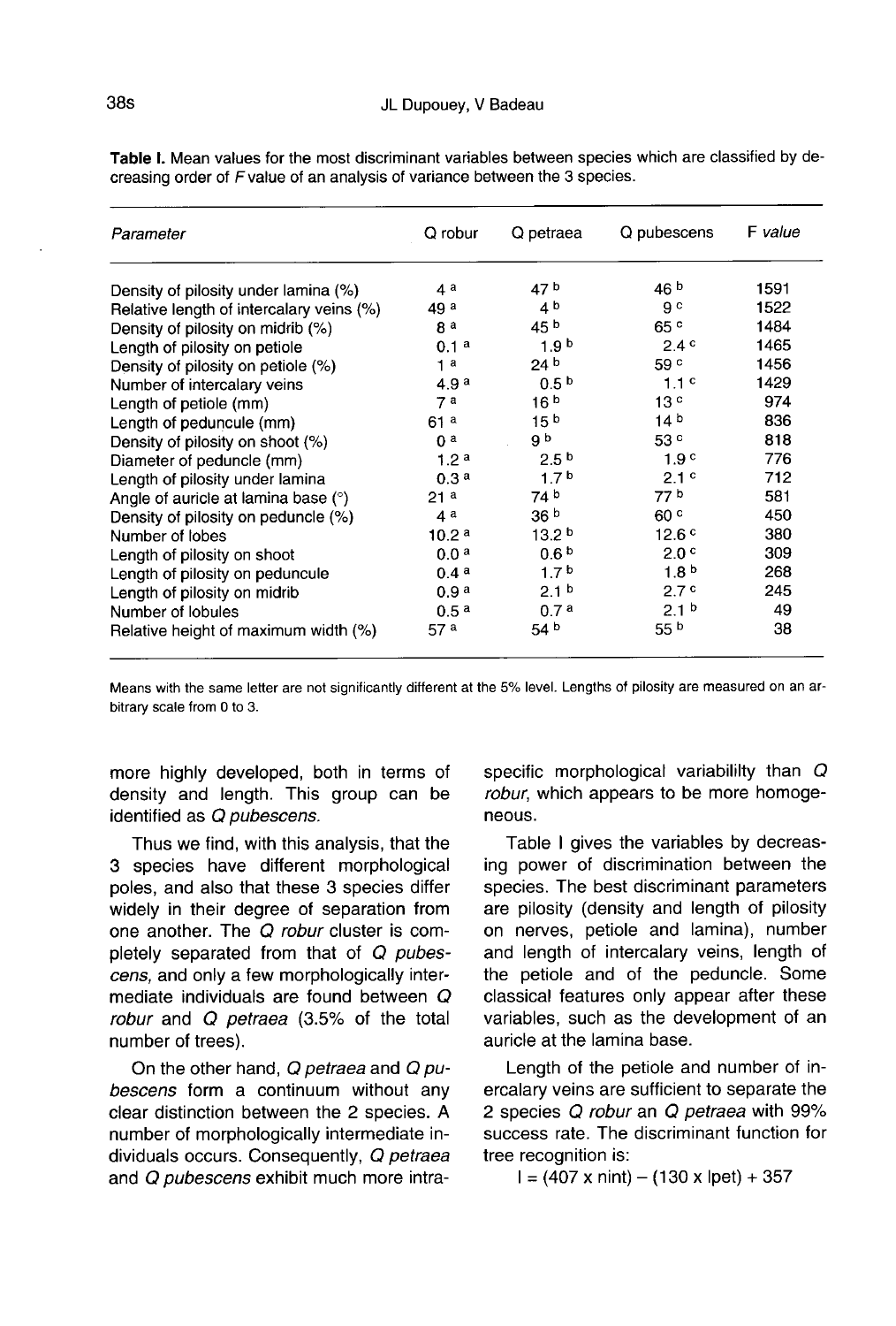where, nint, number of intercalary veins (mean of 10 leaves per tree); lpet: length of petiole in mm (mean of 10 leaves per tree); I species index; positive for Q robur and negative for Q petraea. Values between -1000 and +1000 indicate an intermediate tree.

## DISCUSSION AND CONCLUSION

These results are different from those reported in a number of previous publications: Carlisle and Brown (1965), Wigston (1974), Olsson in Sweden (1975 a,b) Rushton (1978, 1979, 1983), Minihan and Rushton (1984) in the United Kingdom and Kissling (1980a,b, 1983) in Switzerland, all concluded that there was extensive hybridization between  $Q$  robur and  $Q$  petraea. Conversely, the authors of some more recent studies reached the same conclusions we did: Grandiean and Sigaud (1987) in France (including Q pubescens), letswaart and Feij (1989) in The Netherlands; Aas (1990) in Germany.

It is difficult to compare these results because they are based on different sample sizes, sampling regimes, characters and with different companion species. But several hypotheses could be advanced to explain the discrepancies. One possible explanation is that the extent of hybridization differs in the different parts of the distribution range of the species. Peripheral situations would be more favorable to hybridization than in the inner part. This could account for results from Sweden or the United Kingdom, but not those from Switzerland. More probably, one must look to the differences in the statistical approach es used for data analysis. All previous studies concluding that numerous hybrids which were present were based on statistical methods according to which the limits of each species are defined before the analysis. The main methods used in these cases were hybridity indices for which you had to choose subjectively the range of each species for all the variables before calculation, principal components analysis (PCA) using 'pure' stands as references and discriminant function analysis. On the other hand, purely descriptive methods, such as factorial correspondence analysis (or principal components without reference populations) do not require the definition of the species before the analysis. They can be regarded just as a means of looking at the raw data from a particular point of view (the one with maximum variance explained).

Factorial correspondence analysis is preferable to PCA (even when a 'reference population' is not used) because it is able to deal with non-linear relationships between characters, whereas PCA only measures linear correlation coefficients.

The frequency of hybrids between Q pubescens and Q petraea has been underlined by other authors. Semerikov et al, (1988), studying populations from Dagestan (Russia), even conclude that such hybrids represent a unique species complex. This lack of isolation could explain the greater variability observed in Q petraea<br>versus Q robur.

Variables used in previous taxonomic studies were not always the most highly discriminating ones, and sometimes not discriminant at all. The best features, in our sample, are intercalary veins and pilosity development.

Further studies in progress are exploring the persistence of these discriminant characters under homogeneous growing conditions (nursery) for the populations under consideration. Also, the structure of the intraspecific variability along ecological clines is of major importance. Finally, there is a need for standardization of the statistical methods used for the analysis of mor